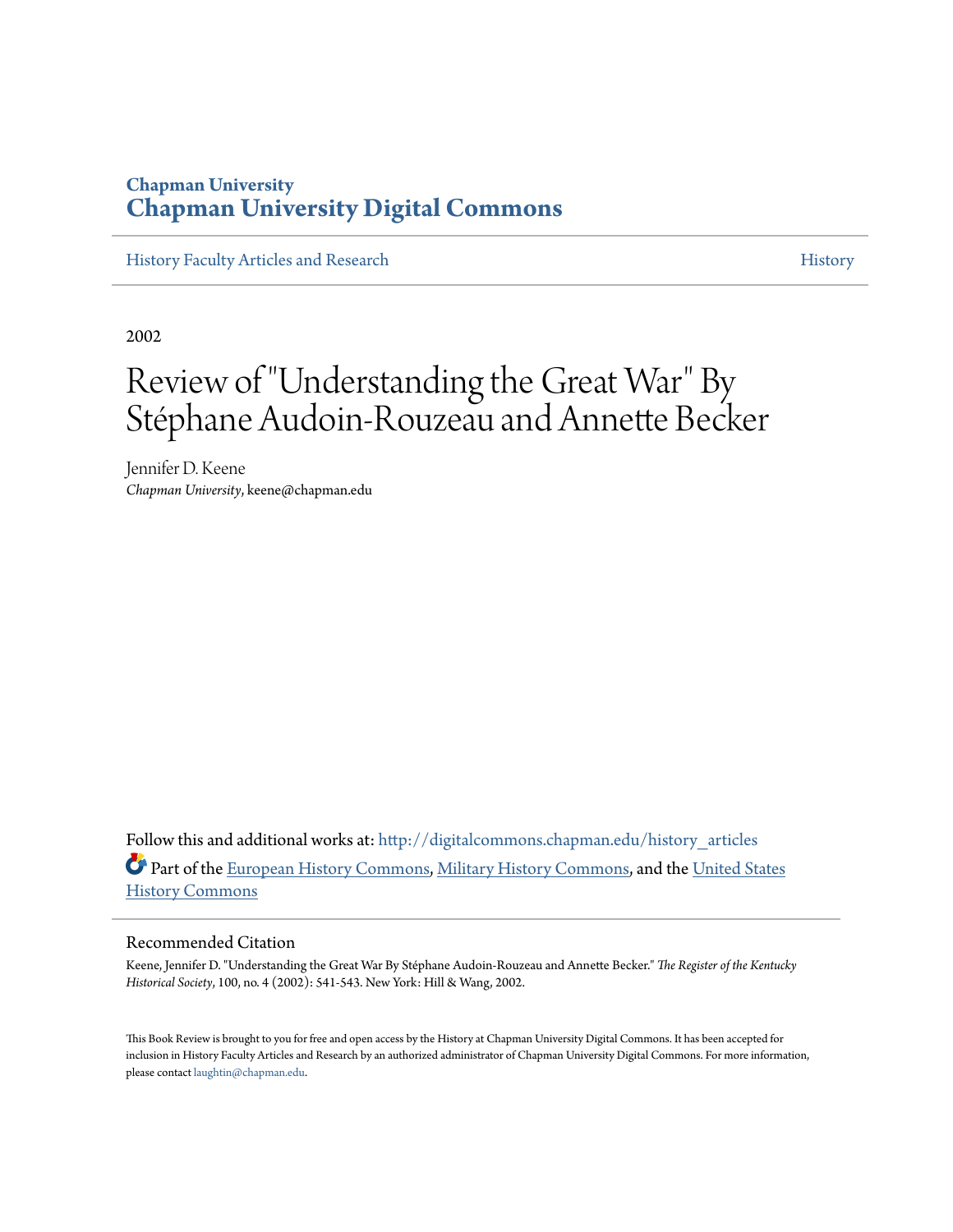## Review of "Understanding the Great War" By Stéphane Audoin-Rouzeau and Annette Becker

### **Comments**

This review was originally published in *[Register Of The Kentucky Historical Society](http://history.ky.gov/the-register-of-the-kentucky-historical-society/)*, volume 100, issue 4, in 2002.

### **Copyright**

Kentucky Historical Society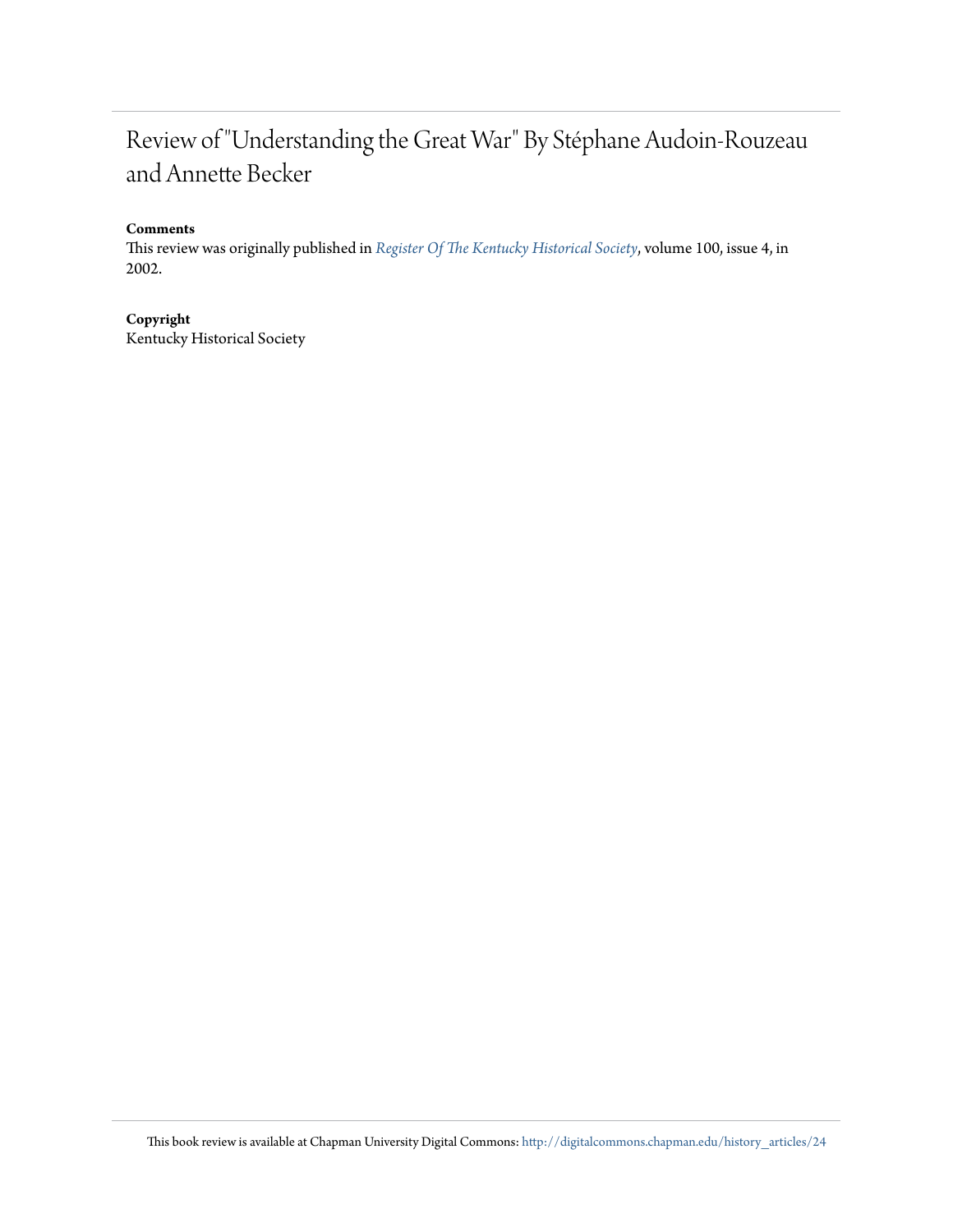14-18: Understanding the Great War. By Stéphane Audoin-Rouzeau and Annette Becker. (New York: Hill & Wang, 2002. Pp. 280. Notes, index. \$24.00.)

In 14-18: Understanding the Great War, Stéphane Audoin-Rouzeau and Annette Becker meditate on the current state of historiography on the First World War and propose an original synthesis for understand ing how the war transformed the private and public lives of Europe ans. The authors, having pioneered a new direction in the French cul tural history of the war through previous studies that focused on trench journalism, children, religion, and spirituality, are well positioned to ponder the possible ways that anthropology and psychology suggest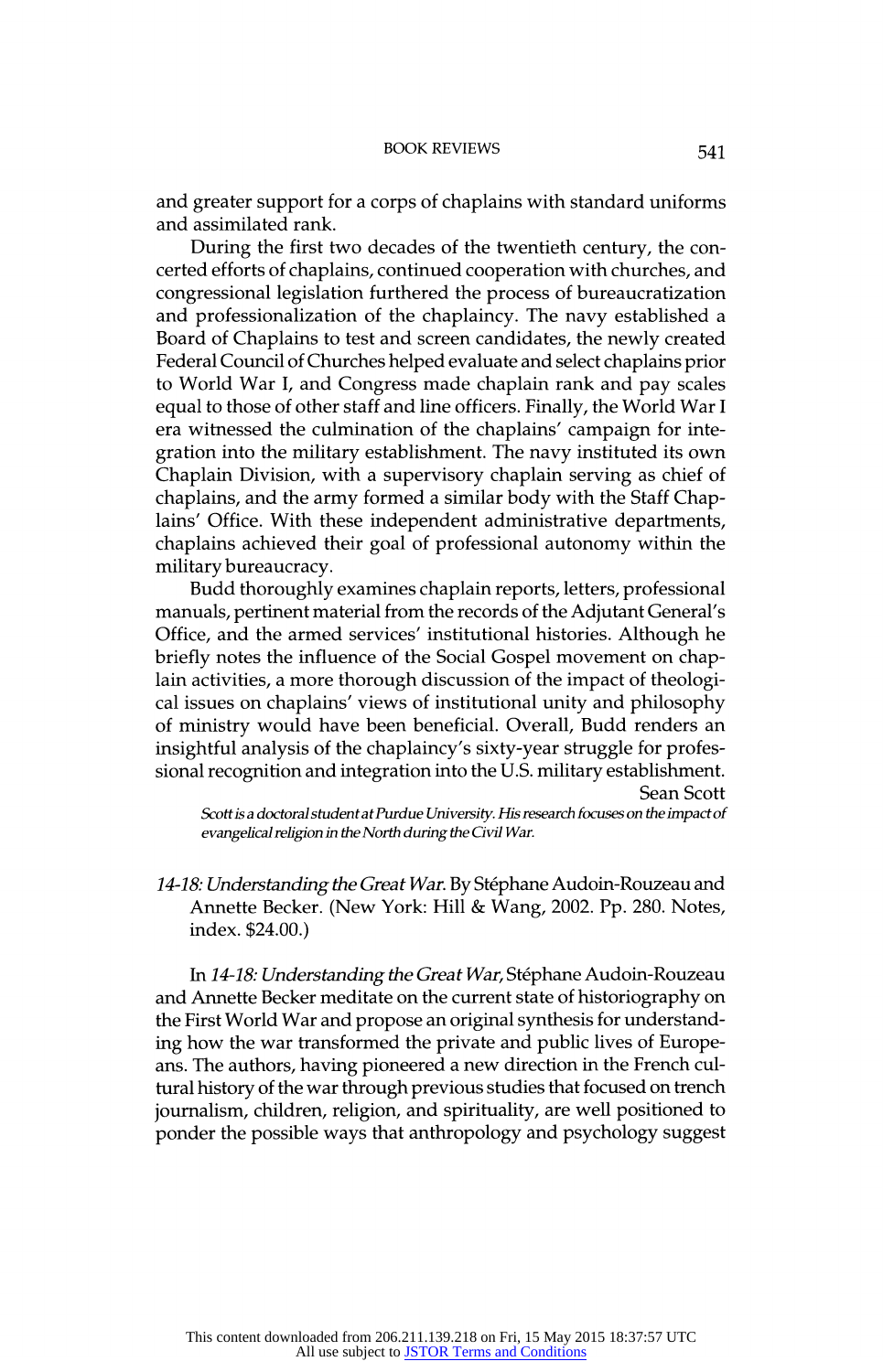new avenues of inquiry for students of the war. This book was origi nally published in 2000 under the title 14-18, retrouver la Guerre. Writ ten primarily for a French-speaking audience, the authors focus their critique on French studies of the war and freely acknowledge that some of the directions for research they suggest are drawn from groundbreaking monographs on the British and German armies, many of which are well known to English-speaking readers. All students of the war will nonetheless benefit from the thought-provoking analysis and synthesis that Audoin-Rouzeau and Becker offer.

The authors begin with the premise that the unprecedented vio lence, both along the Western Front and against civilian populations, remains the defining characteristic of the war. Secondly, they argue that the immediate postwar revulsion against the war and the subse quent elevation to near-heroic stature of the few mutineers and anti war activists has diminished appreciation for the widespread popu lar support that greeted the war. Intense hatred of the enemy, univer sally perceived as a lesser and barbaric race, kept support for the war strong, even after the mass slaughter became common knowledge. Finally, the war turned European society into a community of mourn ing. With nearly every family touched in some way by a soldier's death, grief, sorrow, and remembrance inevitably shaped the private lives of millions of individuals during this period.

This book challenges our traditional definition of the war's vic tims by including civilians who lived in occupied territories under often-brutal German rule. Ironically, the authors note, the Versailles Treaty made specific reference to these civilians by using their lost property as the justification for demanding reparation payments from Germany. Once the treaty was signed, however, the frenzy of monu ment-building and commemoration recognized only soldiers' suffer ing as legitimate, obscuring the heavy cost that civilians had paid during the war.

Telling the story of the war without actually discussing warfare, the authors argue, is equally misguided. While the strategic and po litical aspects of pivotal battles clearly matter, the authors assert that it is as important to appreciate the unprecedented violence that the war unleashed on the battlefield. "Surprising as it may seem," the authors write, "when we compare the average number of daily casu alties in 1914-18 to the average number" in the Second World War, "the mortality rate is almost always higher for the First" (p. 22).

Reflecting the authors' specific research interests, some topics, such as the rise of spirituality and religious fervor during the war, get more attention than necessary in such a short, comprehensive ove